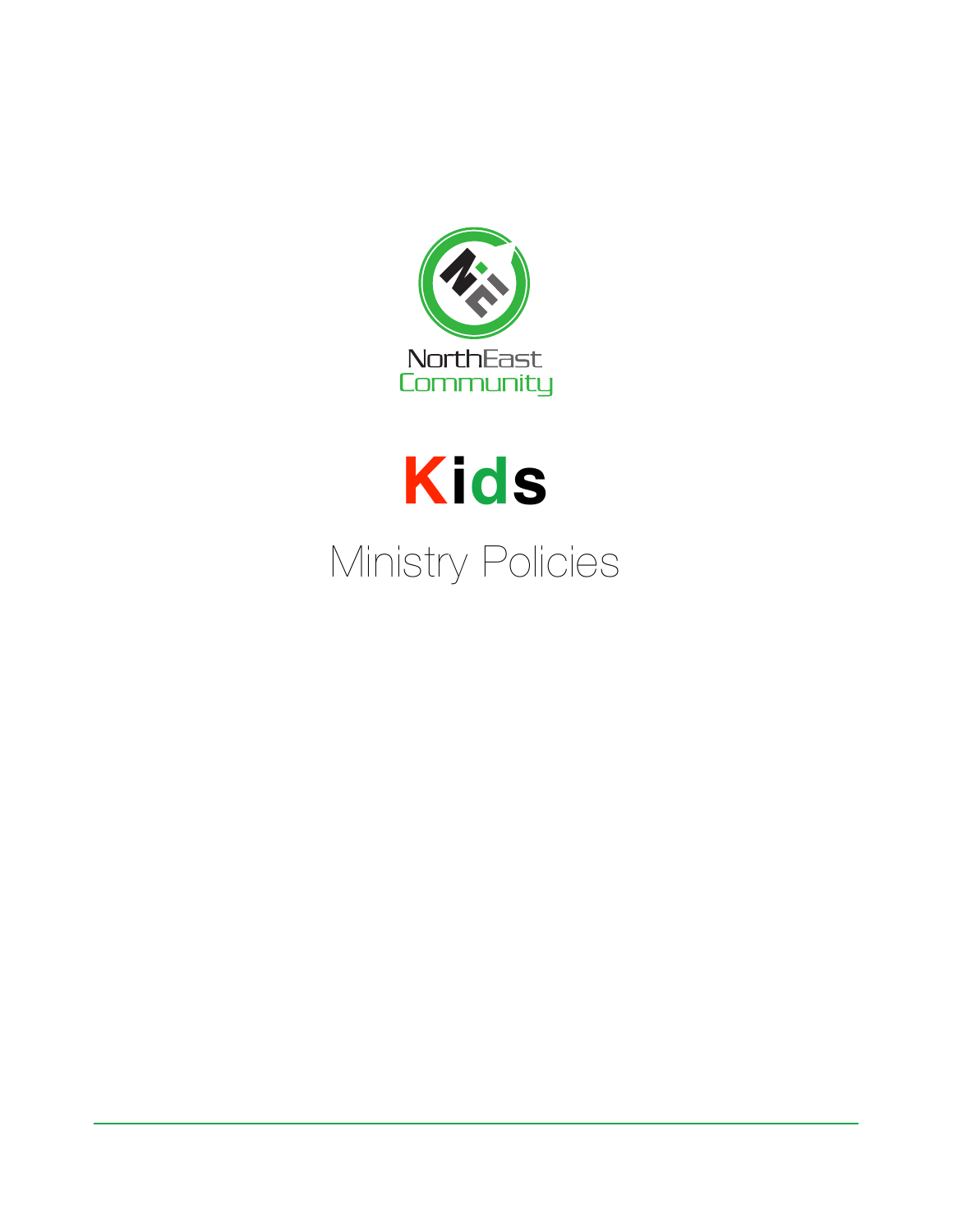# DEAR CHILDREN'S VOLUNTEER OR STAFF MEMBER

Welcome to North East Community Church Of The Nazarene!

At North East Community Church of the Nazarene, we take our responsibility to care for children very seriously.

These guidelines are intended to facilitate a safe and nurturing environment

in which children can grow in relationship with Jesus Christ.

The pages of this handbook provide a general overview of procedures and guidelines for Our Church volunteers and staff members. Our policies are intended to create a safe environment for children, protecting children, you, and the mission of North East Community Church of the Nazarene. The following procedures have been adopted and will be strictly enforced.

After you have carefully read this policy manual, please sign and return the agreement form located on the last page.

Sincerely,

North East Community Church of the Nazarene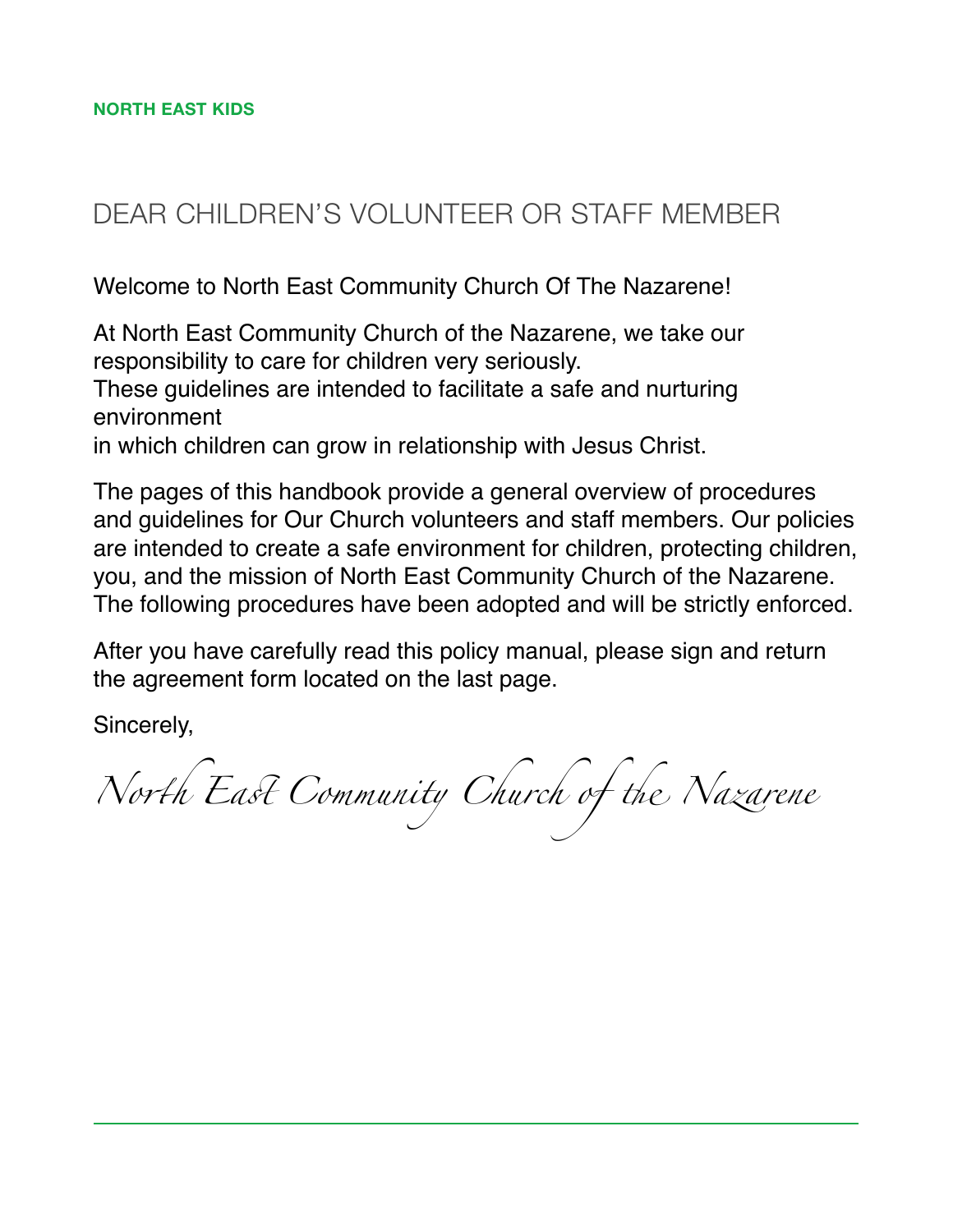# **North East Community Church of the Nazarene Policies & Procedures for Children's Ministries**

# Contents:

| $\bullet$ |                                              |  |
|-----------|----------------------------------------------|--|
| $\bullet$ |                                              |  |
| $\bullet$ |                                              |  |
| $\bullet$ | Children's Ministries Staff Monitoring Plan8 |  |
| $\bullet$ |                                              |  |
| $\bullet$ |                                              |  |
| $\bullet$ |                                              |  |
| $\bullet$ |                                              |  |
|           |                                              |  |
| $\bullet$ |                                              |  |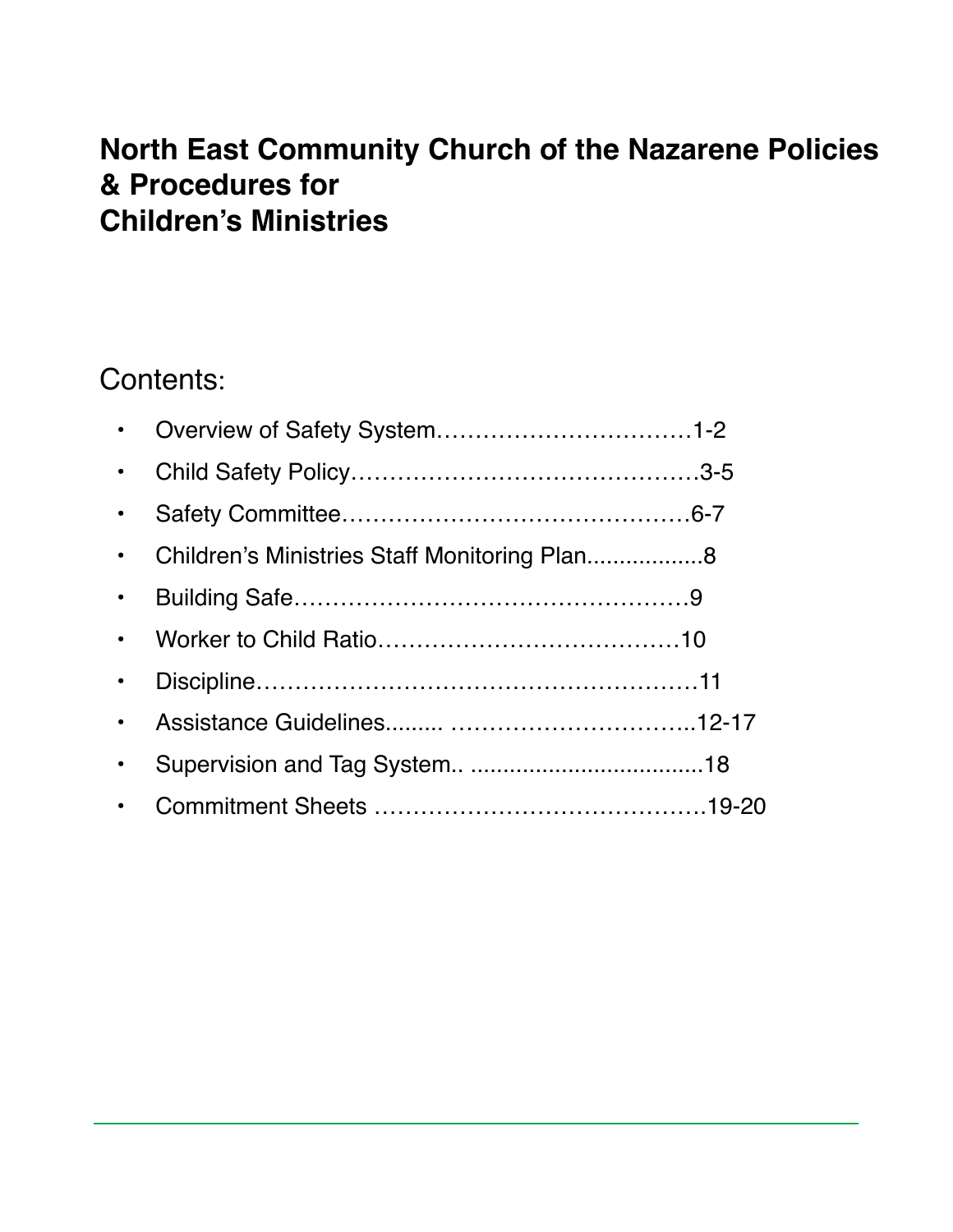## **Overview of North East Community Church of the**

#### **Nazarene Safety System**

Because we love children and desire to protect them, North East Community Church of the Nazarene requires all staff members and volunteers working with children or students (and other vulnerable populations) to complete **4 SAFETY STEPS** before ministry work or volunteer placements begin.

#### **STEP ONE: Sexual Abuse Awareness Training**

North East Community Church of the Nazarene policies and procedures require that staff members and volunteers avoid abusive behavior of any kind. Staff members and volunteers are required to report any policy violations to a supervisor or a member of the Church staff. Staff members and volunteers should have a basic understanding of the characteristics of sexual abusers and their behaviors in 'grooming' a child for sexual abuse. Grooming is the process used by an abuser to select a child, win the child's trust (and the trust of the child's parent or 'gatekeeper'), manipulate the child into sexual activity and keep the child from disclosing the abuse.

To equip North East Community Church of the Nazarene staff members and volunteers with information necessary to recognize abuser characteristics and grooming behavior, North East Community Church of the Nazarene requires all staff members and volunteers to complete MinistrySafe sexual abuse awareness training (live or online at www.MinistrySafe.com). This training will be renewed every two years.

#### **STEP TWO: Screening Process**

Staff members and volunteers are required to complete the North East Community Church of the Nazarene Screening Process, which requires a staff member or volunteer to:

-complete an Employment or volunteer Application

-complete the Safety Application (employees and volunteers) -complete a face-to-face interview (employees and volunteers) -provide references to be checked (employees and volunteers) \*a volunteer must attend North East Community for six months before being eligible to serve in positions providing access to children, students or vulnerable populations.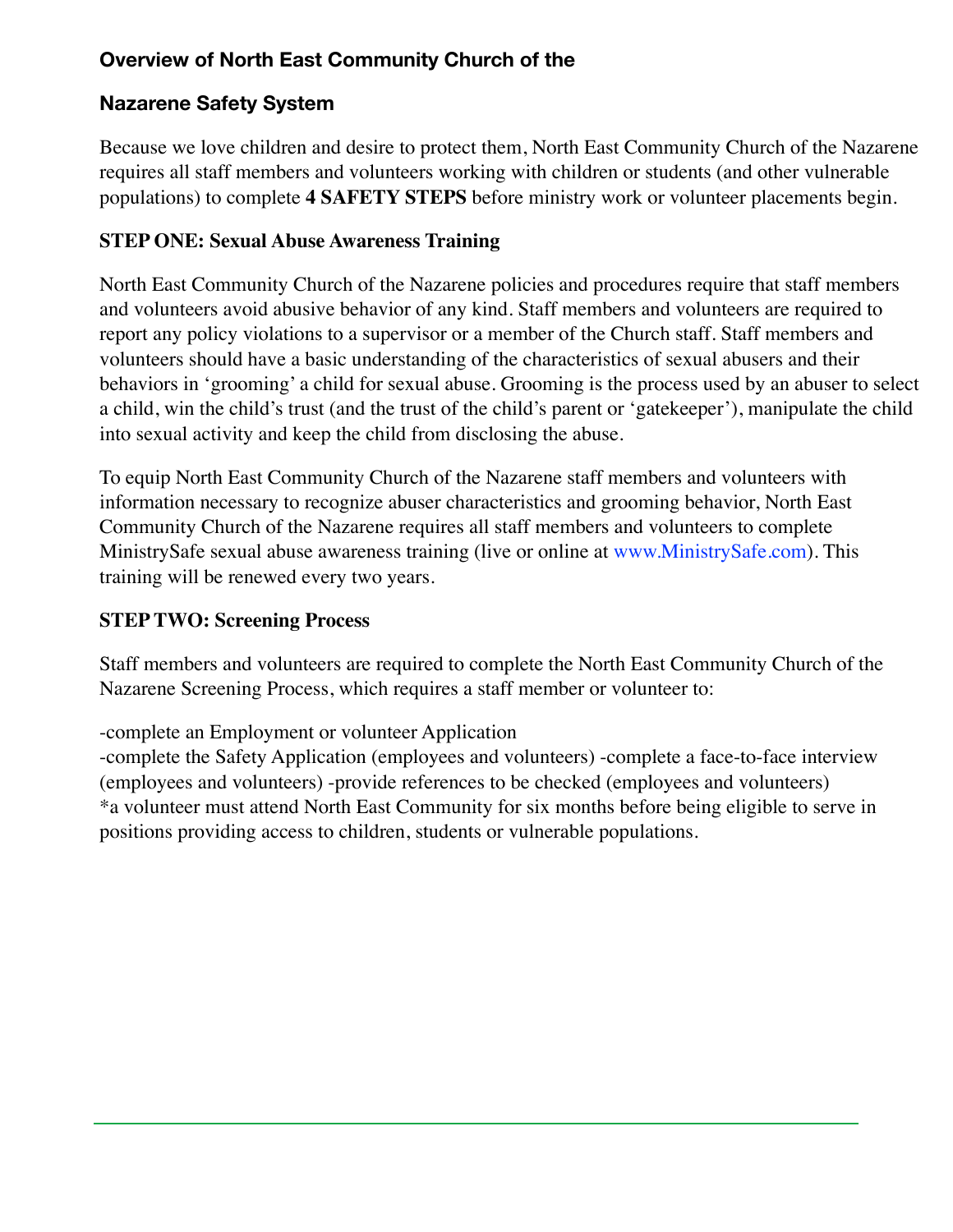#### **STEP THREE: Policies & Procedures**

Staff members and volunteers are required to review the policies contained in

this manual and sign the last page indicating that he or she has read and understood the material, and agrees to comply with policy requirements.

## **STEP FOUR: Criminal Background Check**

North East Community Church of the Nazarene requires that all staff members and volunteers working or volunteering in children's or student activities or programming undergo a criminal background check. Depending upon position, differing levels or intensity a background check may be required.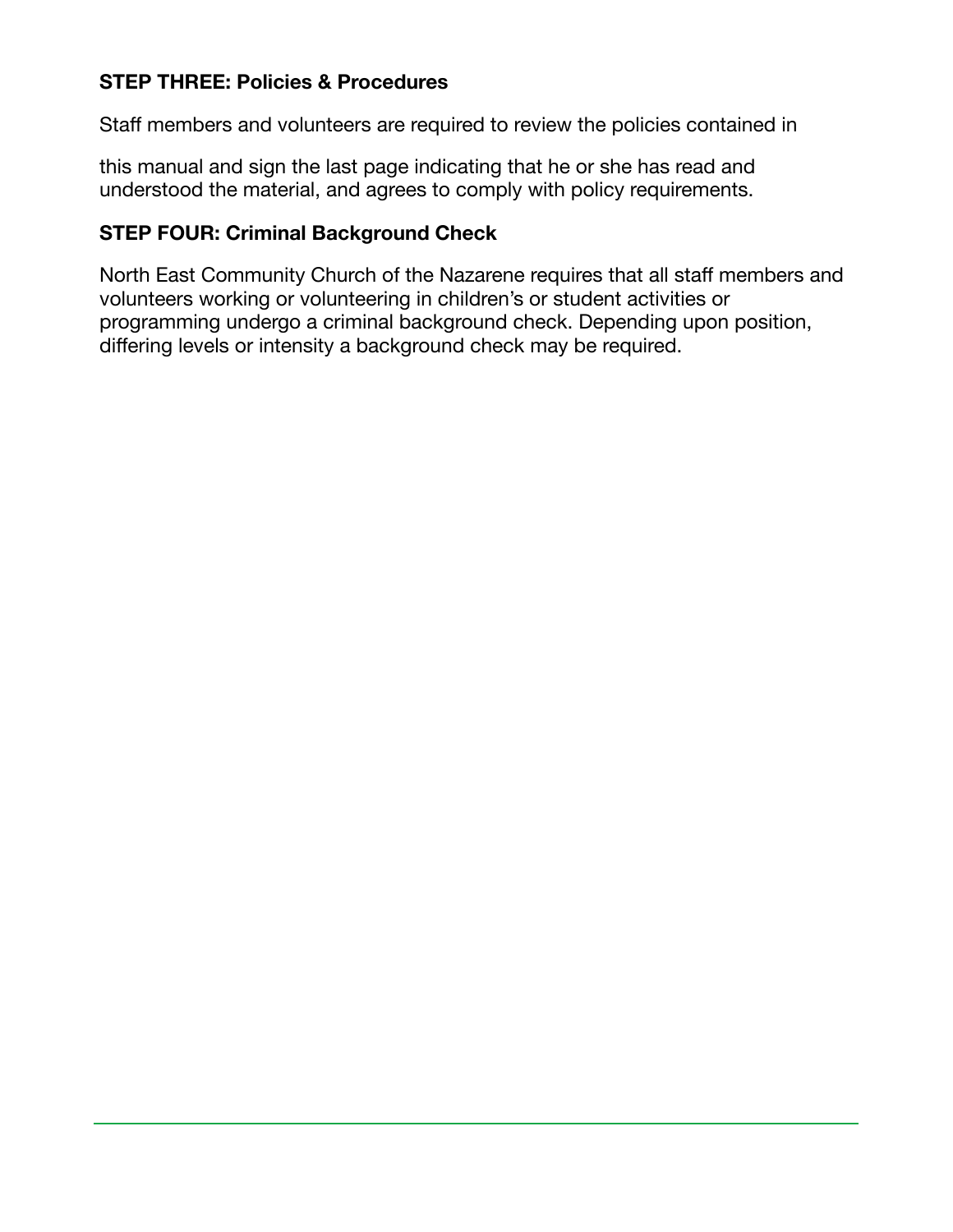#### **Child Safety Policy**

#### **ABUSE TOLERANCE**

North East Community Church of the Nazarene has a **zero tolerance for abuse** in ministry programs and ministry activities. It is the responsibility of every staff and volunteer at North East Community Church of the Nazarene to act in the best interest of all children in every program.

In the event that staff or volunteers observe any inappropriate behaviors (i.e. policy violations, neglectful supervision, poor role-modeling, etc.) or suspected abuse ( physical, emotional, or sexual) it is their responsibility to immediately report their observations to their Team Leader, Board of Representatives or the Pastor.

#### **REPORTING SUSPICIOUS OR INAPPROPRIATE BEHAVIORS**

North East Community Church of the Nazarene is committed to providing a safe, secure environment for children and their families. To this end, any report of inappropriate behaviors or suspicions of abuse will be taken seriously and will be reported, in accordance with this policy and state law, to the North East Community Staff and Board of Representatives and the Police Department, Child Protective Services, or other appropriate agency.

An element of the safe environment referenced above includes the fostering of a culture of reporting relevant information to a supervisor or a member of the Board of Representatives. Because sexual abusers 'groom' children for abuse, it is possible a staff member or volunteer may witness behavior intended to 'groom' a child for sexual abuse. Staff members and volunteers are asked to report 'grooming' behavior, any policy violations, or any suspicious behaviors to a supervisor or a member of North East Community Church of the Nazarene staff.

#### **ENFORCEMENT OF POLICIES**

North East Community Church of the Nazarene staff members and volunteers who supervise other staff members or volunteers are charged with the diligent enforcement of all North East Community Church of the Nazarene policies. Violations of these policies are grounds for immediate dismissal, disciplinary action, or reassignment from Children's Ministry's positions for both volunteers and staff members. Final decisions related to policy violations will be the responsibility of the Executive Pastor and the Board of Representatives.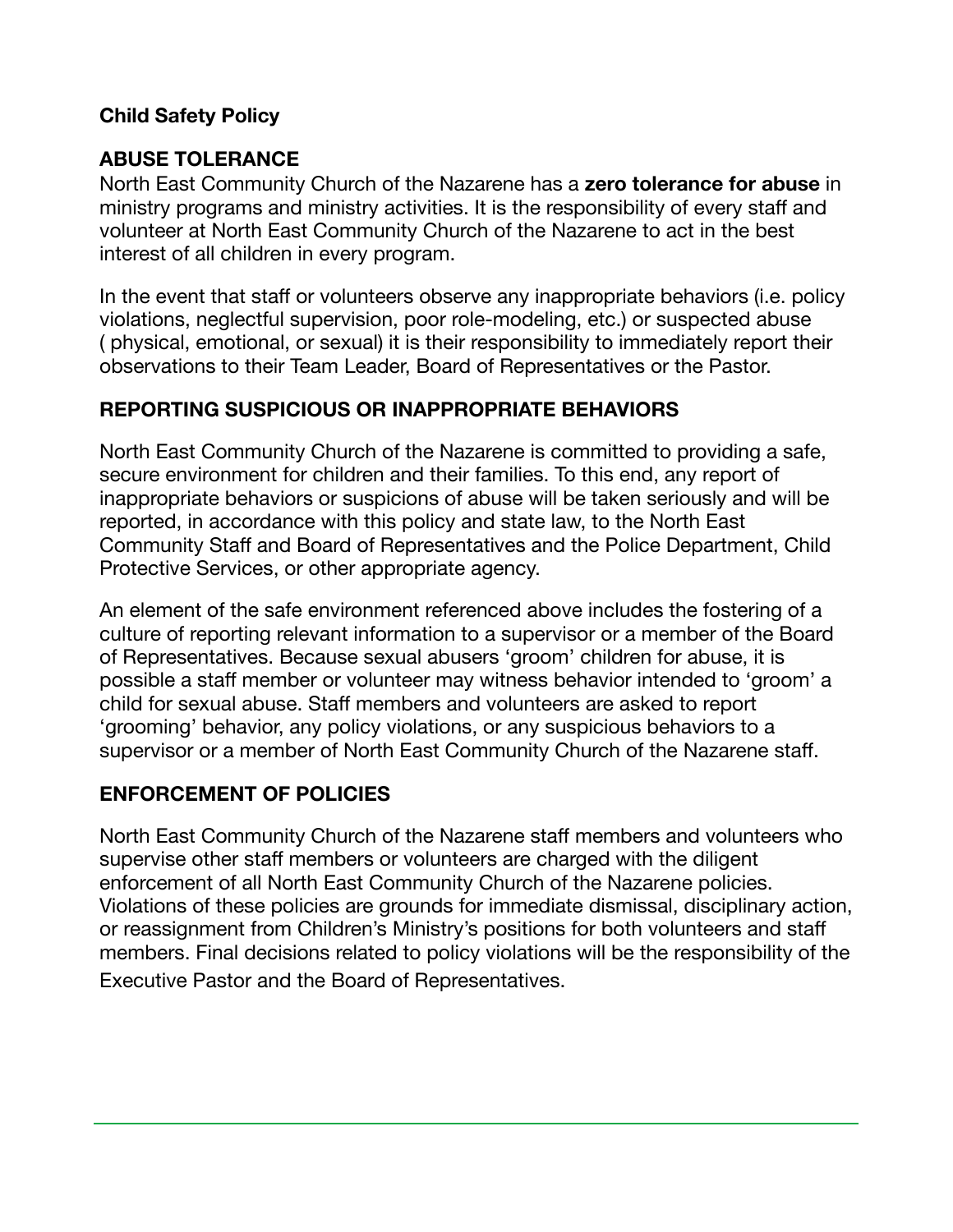## **Reporting Abuse or Suspicions of Abuse**

#### **REPORTING VIOLATION OF POLICY**

In order to maintain a safe environment for our children, North East Community Church of the Nazarene staff members and volunteers must be aware of their individual responsibility to report any questionable circumstance, observation, act, omission, or situation that is a violation of these policies. All questions or concerns related to inappropriate, suspicious, or suspected grooming behavior should be directed to an immediate supervisor in the ministry area, the Children's Team Leader, or the Executive Pastor.

#### **CONSEQUENCES OF VIOLATION**

Any person accused of committing a prohibited act or any act considered by the church to be harmful to a child will be immediately suspended from participation in Children's Ministries. This suspension will continue during any investigation by law enforcement or Child Protective agencies.

Any person found to have committed a prohibited act should be prohibited from future participation as a staff member or volunteer in all activities and programming that involves children, students or vulnerable populations at North East Community Church of the Nazarene. If the person is a staff member or employee, such conduct may also result in termination of employment from North East Community.

Failure to report a prohibited act to the designated person is a violation of this policy and grounds for termination of employment of a staff member or employee. Volunteers who fail to report a prohibited act may be restricted from participation in any activities involving children, students or vulnerable populations at North East Community Church of the Nazarene.

# **REPORTING SUSPICIONS OF ABUSE TO LAW ENFORCEMENT AGENCIES**

Staff members and volunteers at My Church are required to report suspicions of child abuse or neglect, or any inappropriate behavior of a colleague or co- worker, to the immediate supervisor of the area, the Children's Team Leader, or the Executive Pastor.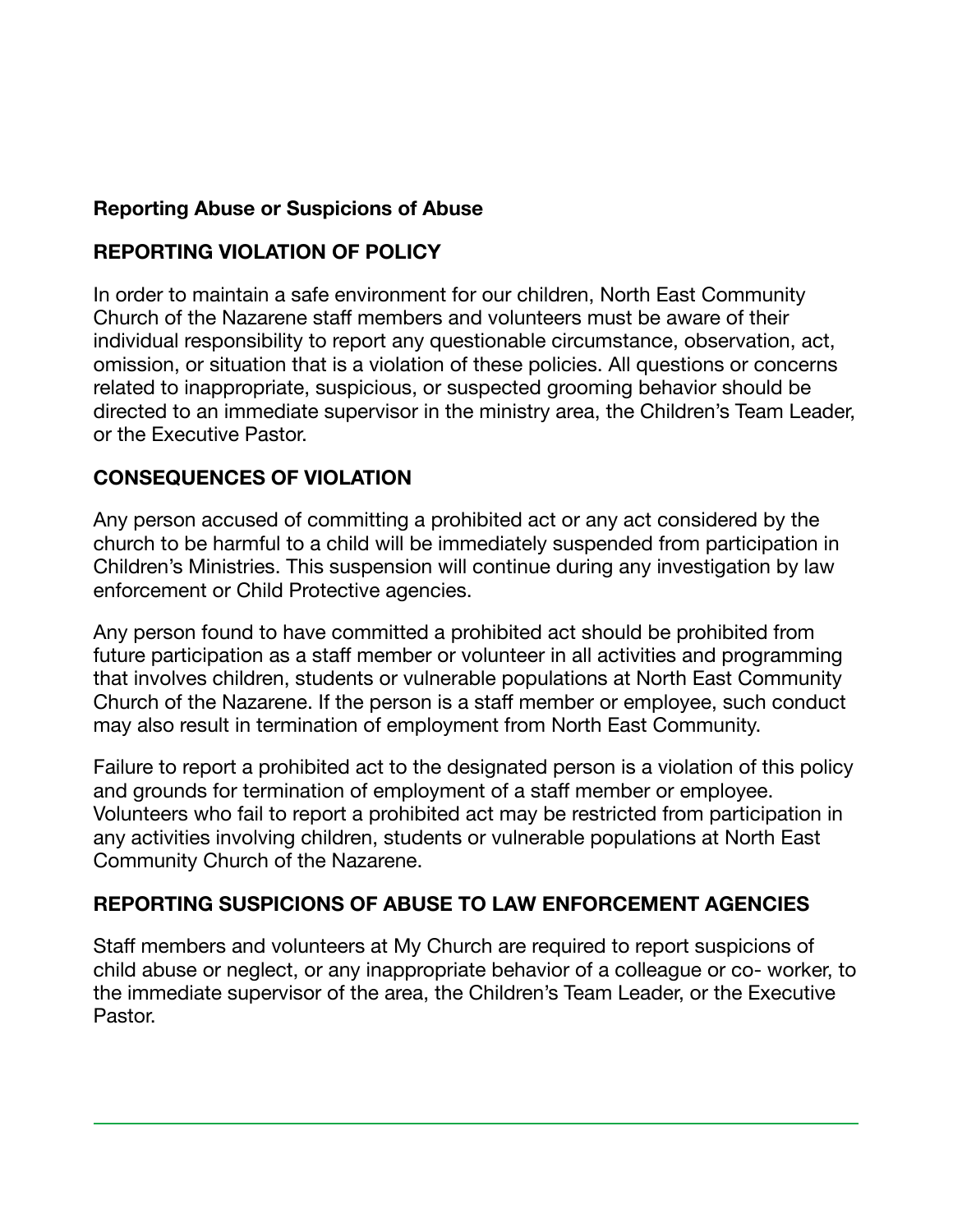(Relevant state) law requires that any person having cause to believe a child's physical or mental health or welfare has been or may be adversely affected by abuse or neglect must make a report to the appropriate law enforcement agency.

#### **Option 3.**

A staff member or volunteer will immediately notify an immediate supervisor, Children's Pastor or Executive Pastor. Together with the immediate supervisor, Children's or Executive Pastor, the staff member or volunteer will make a report to the appropriate [Ohio] authorities. In no way does any provision in this policy discourage any staff member or volunteer from reporting a suspicion of abuse or neglect to the appropriate [Ohio] authorities.

Staff members and volunteers are required to verbally report an incident to supervisory staff as soon as possible after the incident. After receiving a report from a staff member or volunteer in Children's Ministries, the Children's Team Leader or Executive Pastor will speak with the person or volunteer to whom the child spoke in order to get detailed information about the entire conversation. The Executive Pastor will be notified as soon as reasonably possible.

If appropriate, the Children's Team Leader or the Executive Pastor will inform the Geauga County Jobs and Family Services 440-285-9141 or 1-800-209-7590

#### **RESPONSE TO REPORT OF ABUSE**

The North East Community Church of the Nazarene Board of Representatives will take appropriate action on behalf of the church when a report of abuse occurs.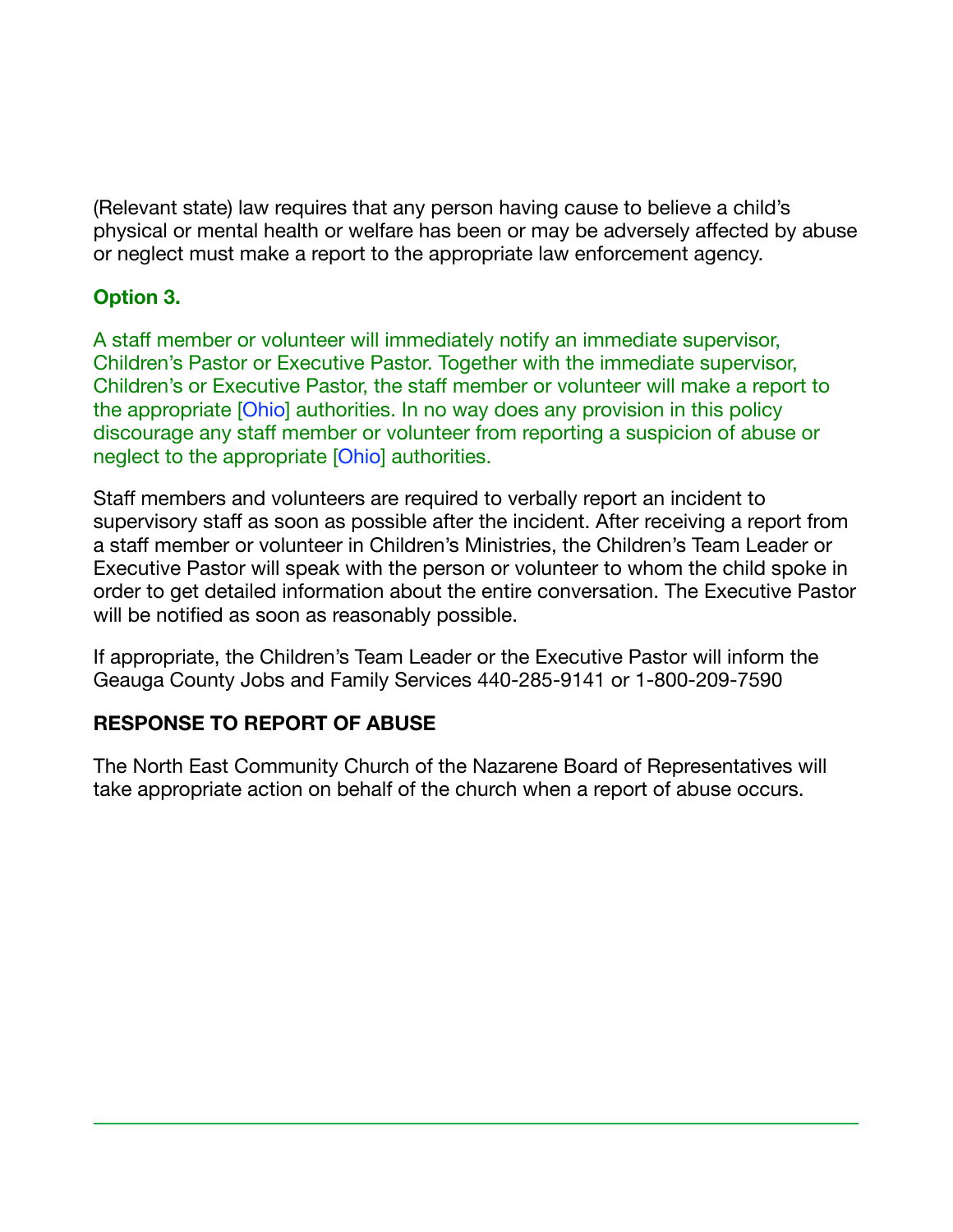# **North East Community Church of the Nazarene Board of**

#### **Representatives will act as the church's safety committee.**

#### **SAFETY COMMITTEE**

Recognizing the importance of providing and maintaining a safe environment for children, North East Community Church of the Nazarene will appoint and maintain a Safety Committee, which will meet at least once per calendar year during a scheduled board meeting to discuss and assess our child safety plan.

#### **MISSION STATEMENT**

The purpose of the Safety Committee is to enable North East Community Church of the Nazarene Children's Ministries to carry out appropriate ministry activities while safeguarding program participants against emotional, physical or sexual abuse.

#### **COMPOSITION**

The Safety Committee will be comprised of the following members:

- 1. The Executive Pastor
- 2. The North East Community Board of Representatives

#### **MEETINGS**

Pastor will chair the meeting of the Safety Committee in coordination with regular board scheduled meetings to discuss risk management practices and updates. The Safety Committee will also meet on an emergency basis upon the recommendation of a member or following the report of any incident or allegation.

#### **RESPONSIBILITIES**

The Safety Committee will be charged with the following duties: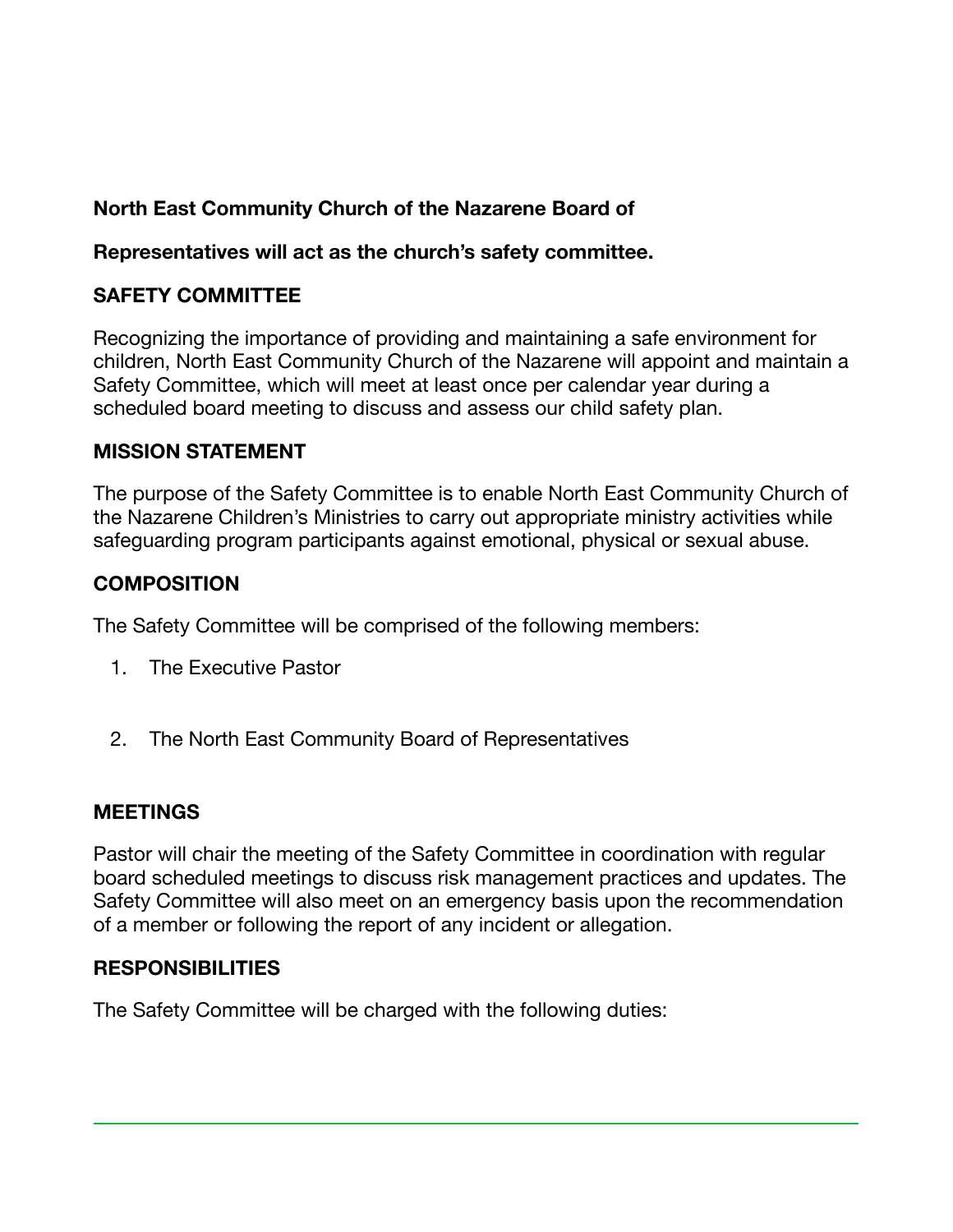- 1. Applying existing North East Community policies and procedures related to children's safety and risk management issues.
- 2. Monitoring all Children's Ministries programs for ongoing compliance with safety policies.
- 3. Making recommendations to the North East Community Board of Representatives regarding safety issues.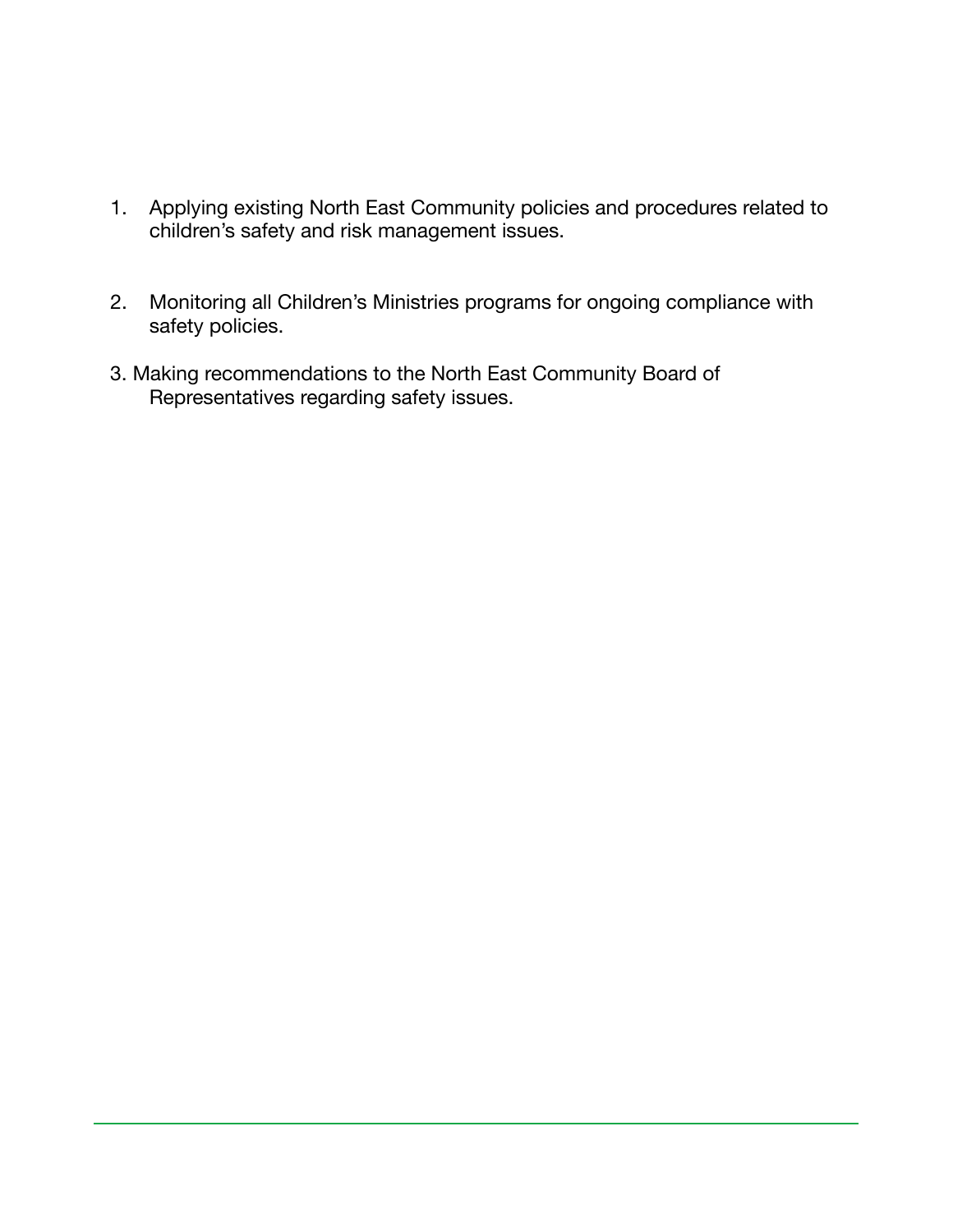#### **Children's Ministries Staff Monitoring Plan**

Monitoring of staff and volunteers will include regular (announced and unannounced) visits in each program to provide supervisors the opportunity to observe staff members and volunteer interactions with children.

- **1. Each supervisor** conducts an unscheduled observation at least quarterly **in weekly and periodic events and programs.** 
	- **2. The Children's Team Leader conducts written performance evaluations for individuals in paid staff positions.**
	- **3. conduct every six months verbal performance evaluations that include items that address participation in risk management training and adherence to risk management procedures.**
	- **4. The Executive Pastor conducts an unscheduled observation of a Children's Ministry program at least once each year.**
	- **5. The Executive Pastor meets with the Children's Team Leader once a month or on an as needed basis.**
	- **6. The Board of Representaives requires a written report quarterly to discuss Children's Ministry, safety training and procedures.**
	- **7. The Children's Team Leader conducts an unscheduled observation at least once each month for programs occurring weekly.**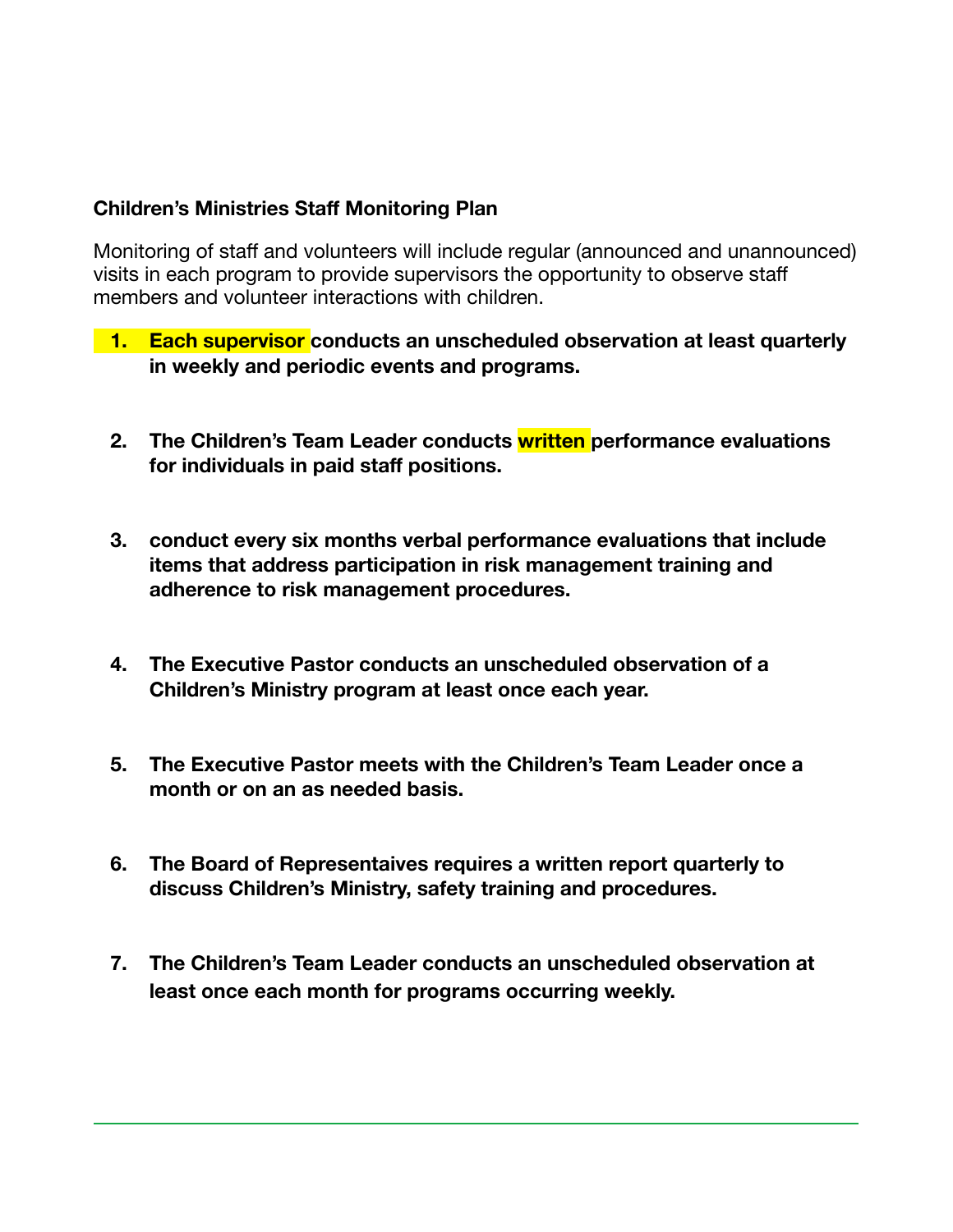#### **BUILDING SAFETY**

The Children's Team Leader or current volunteers will be responsible for ensuring that the North East Kids Children's area is monitored during Sunday classes or programming. This will include unobserved monitoring of staff members, volunteers and children in children's classrooms.

No child will ever be left unattended in the Children's Building or on the children's playground during children's ministry programming or classes. Children's Ministries staff members or volunteers are prohibited from being alone with an individual child in any room or building. In the event a staff member or volunteer finds himself/herself alone with a single child, that staff member or volunteer will take the child to a room or building occupied by others, or to a location easily observed by others or escort the child to their parent. (Example: if a child is the last in a class to be picked up by a parent, move to an adjoining room where other staff members or volunteers are present.)

After every programming event, Children's Ministries staff members and volunteers must ensure every room and restroom is checked prior to leaving.

On the children's playground, staff members and volunteers are to circulate, watching children during play periods, giving particular attention to the areas which are not easily seen from all viewpoints. (Example: under slides, in corners, behind structures).

Any two children together in an unseen or less easily viewed area should be redirected to another (more open) area of the playground.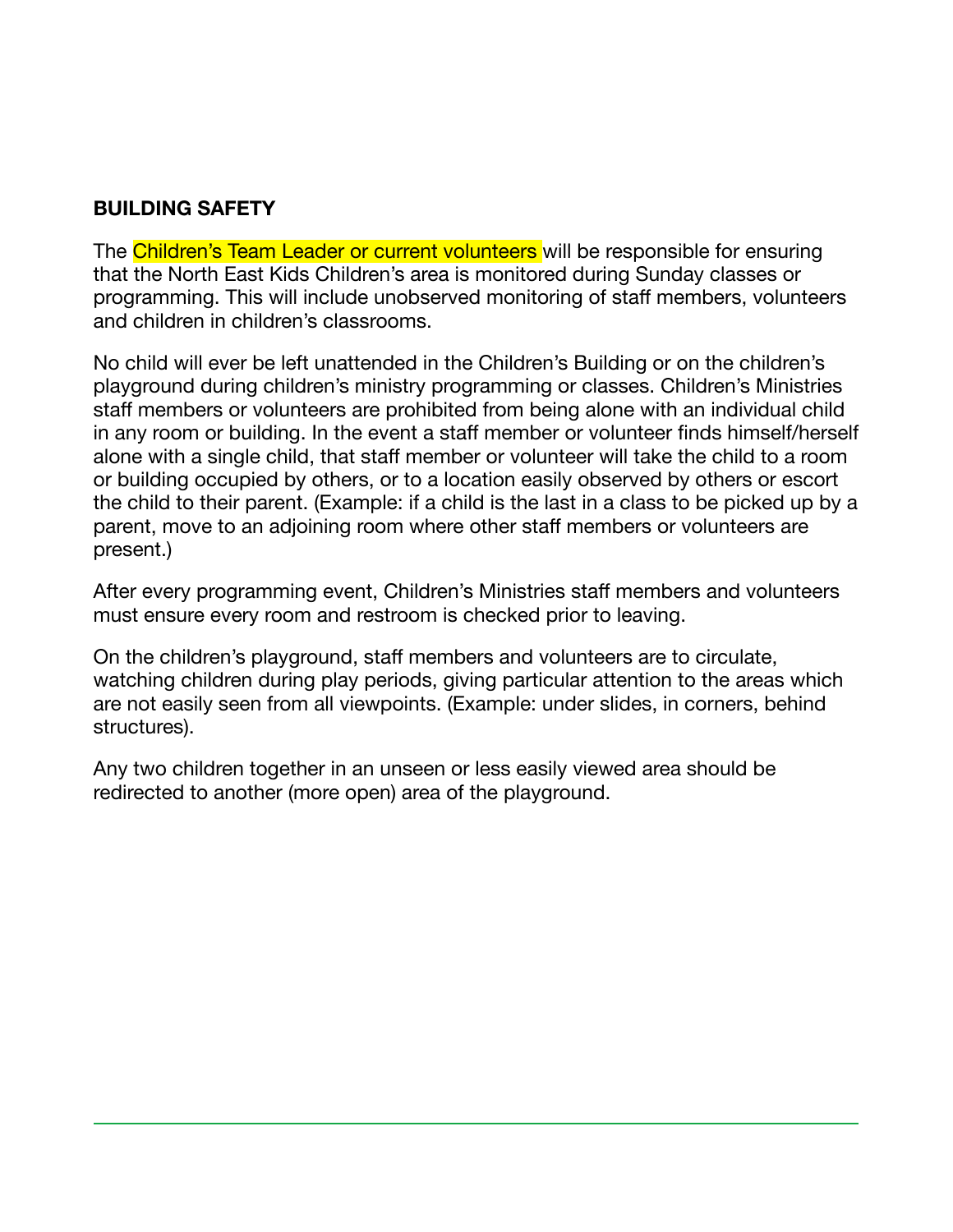# **WORKER TO CHILD RATIOS**

My Church is committed to providing adequate supervision in all Children's Ministries programs. Accordingly, the following worker to child ratios will be observed:

#### **Program**

| <b>Nursery</b>               | 2 workers to 8 children  |  |
|------------------------------|--------------------------|--|
| Preschool, 2 and 3 years old | 2 workers to 12 children |  |
| Preschool, 4 and 5 years old | 2 workers to 18 children |  |
| Elementary                   | 2 workers to 20 children |  |
| Kids Camp                    | 2 workers to 20 children |  |

If a worker is 'out of ratio' it is his or her responsibility to immediately notify the program supervisor or the Children's Team Leader. Supervisors will make diligent efforts to find substitute workers to immediately bring worker to children ratios into compliance with Church policy.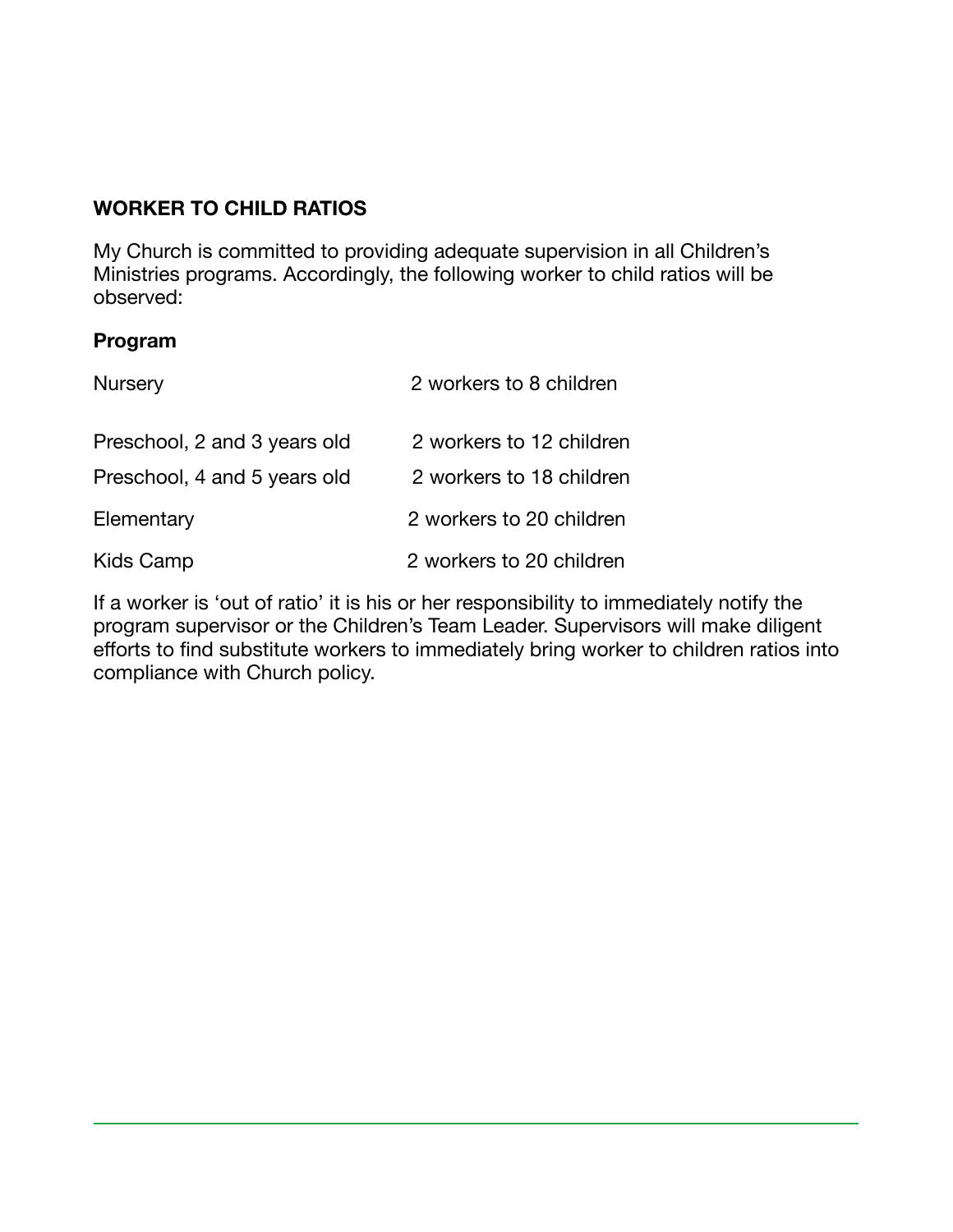## **DISCIPLINE**

It is North East Community Church of the Nazarene policy that staff members and volunteers are prohibited from using physical discipline in any manner for behavioral management of children. **No form of physical discipline is acceptable.** This prohibition includes spanking, slapping, pinching, hitting, or any other physical force as retaliation or correction for inappropriate behaviors by children. Children are to be disciplined using time-outs and other non- physical methods of behavior management. In employing this procedure, staff members and volunteers should observe the following guidelines:

- . 1) Verbally redirect the child before physically intervening. With younger children some physical redirection may be necessary (for example, removing a toy from the hands of a child that is hitting another).
- . 2) If the behavior does not cease, remove or direct the child away from the group to a corner of the room where the group is meeting (avoid being alone with the child).
- . 3) Provide the child with a simple, understandable reason for the time-out, and provide the child with clear explanation of your expectations. ("Jamie, you didn't stop hitting Chris when I asked you to, so you need to sit quietly in the blue chair for three minutes.") In addition, be verbally reassuring, as being removed from the group will likely upset the child. Do not physically hold the child in time-out.
- . 4) Provide the child with a chair to sit in or a "spot" to sit on (using a pillow, blanket, carpet square, etc.) until their time-out is complete.
- . 5) Follow the rule of thumb that a time-out is ineffective if it lasts longer than one minute for every year of the child's life (3 years old, 3 minutes).
- . 6) Monitor the child through the enter time-out without giving your undivided attention. For longer time-outs give intermittent praise to reassure the child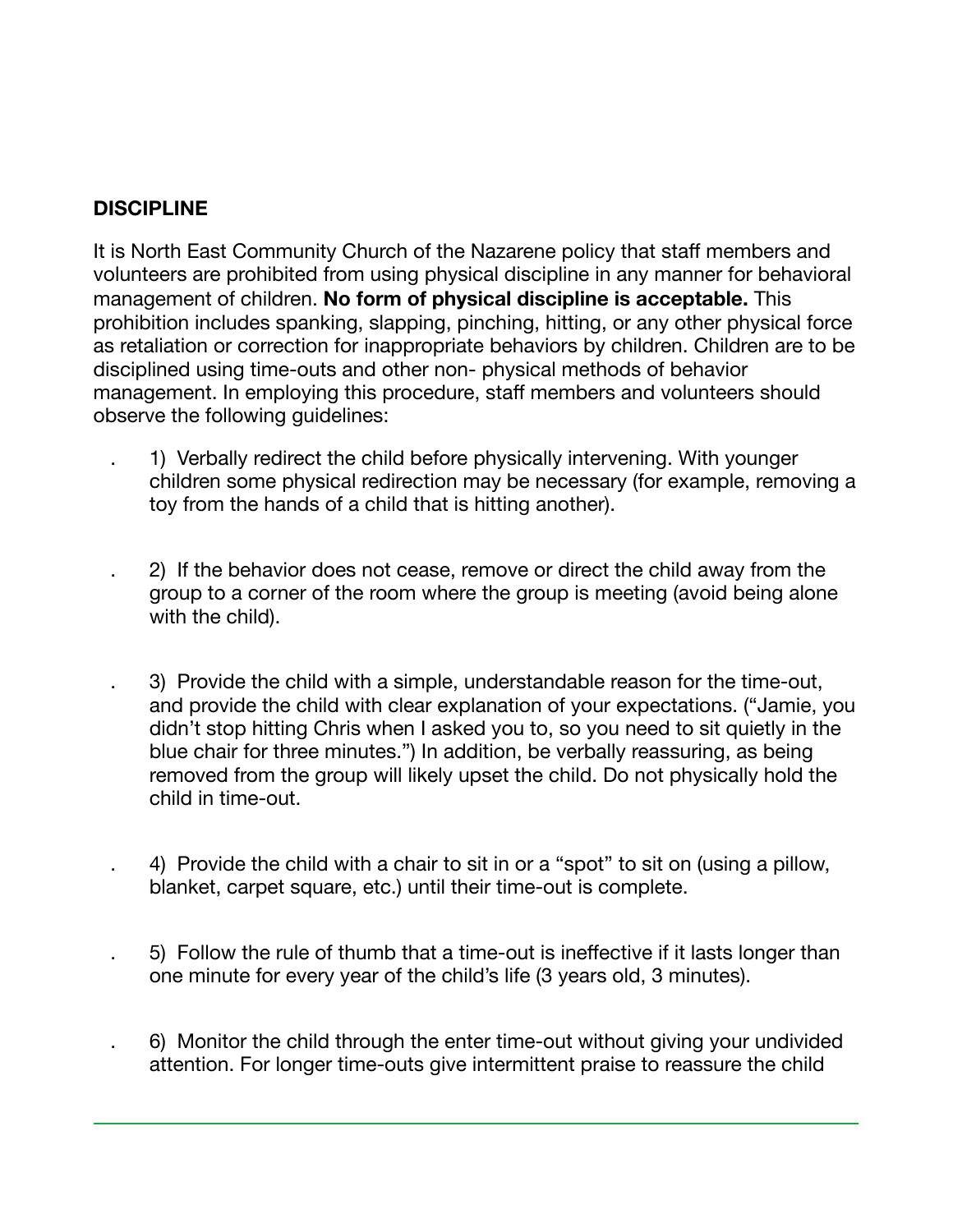and keep them on task. ("Jamie, you're doing a great job of sitting quietly – just 2 more minutes.")

 . 7) Praise the child once he or she has completed the time-out and tell them that their reward is being able to rejoin the group. Remind them that repeating their initial behavior will result in further time-out. Follow this with praise.

Uncontrollable or unusual behavior should be reported immediately to parents and the Children's Team Leader.

#### **BATHROOM SUPERVISION AND ASSISTANCE GUIDELINE**

#### *Nursery children*

Because nursery children may require complete assistance with their bathroom activities, all staff members and volunteers will observe the following policies:

#### **Diapering**

- . 1) Only female nursery workers or the child's parent or legal guardian will undertake the diapering of children of either sex.
- . 2) Changing of diapers should be done in plain sight of other nursery workers.
- . 3) Children will never be left unattended on changing tables.
- . 4) Any special instructions given by parents leaving children in nursery will be recorded on the registration cards ("Seth Adams has a medicine in the bag for rash.")
- . 5) Children should be re-diapered and re-clothed immediately upon the completion of changing their soiled diaper.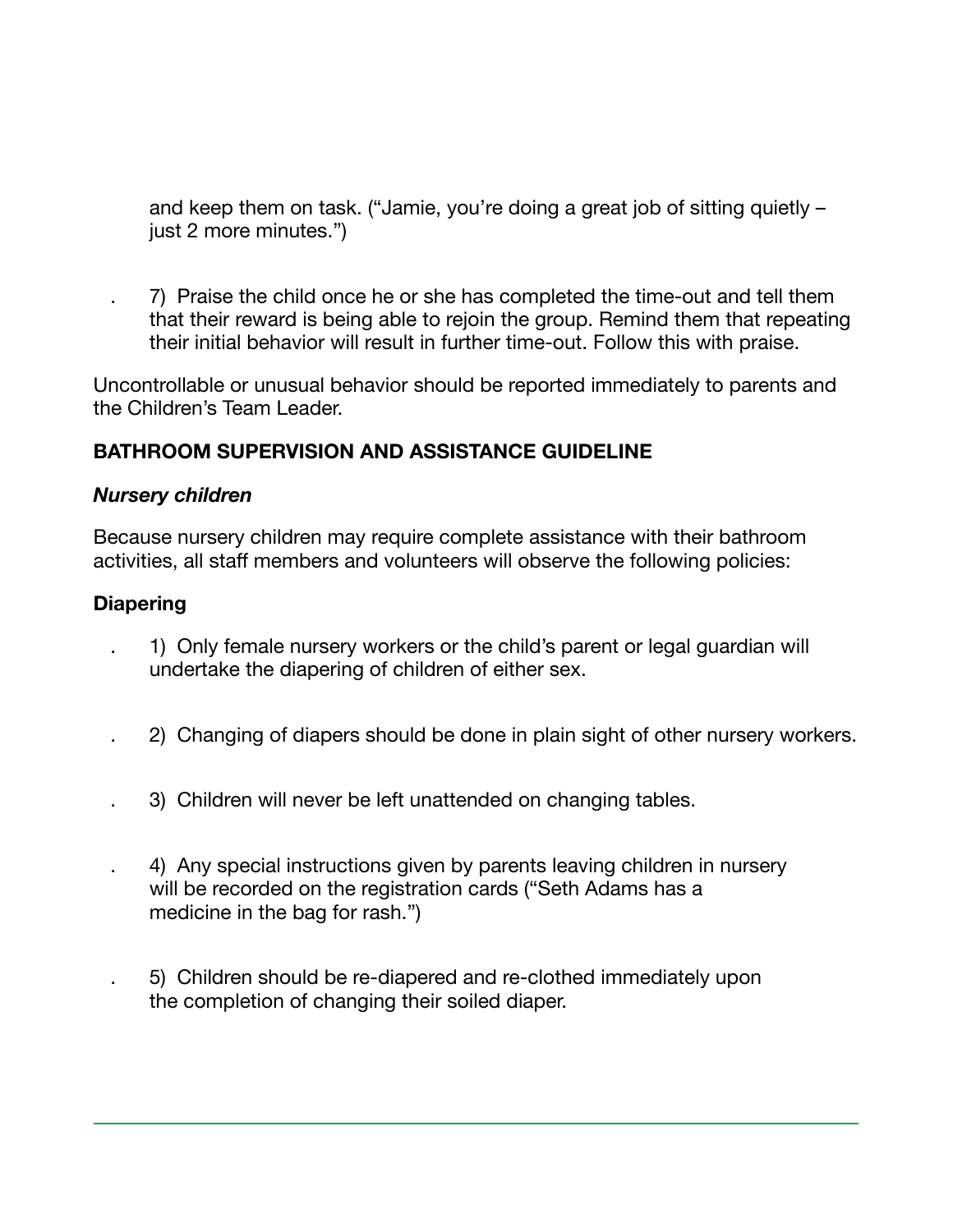. 6) Childrenshouldbechangedonchangingstationsonly.

#### **Toilet training**

1) No child will be forced to toilet train.

2) Only female nursery workers or the child's parent or legal guardian

will participate in toilet training efforts with children of either sex. 3) When children are taken into bathrooms the door will be left partially

open.

4) Young children will never be left unattended in bathrooms.

5) Parents should be consulted on each child's progress in the toilet

training process before leaving the child with volunteers or staff members. Any special instructions given by parents leaving children in the nursery will be recorded on the registration card ("Georgia can use the toilet, but she needs to be reminded – ask her if she needs to go.").

6) Children should be assisted in straightening their clothing before returning to the room with other children.

7) "Accidents" should be handled by reassuring the child and completing the changing of diapers or underwear and clothing. Extra clothing and diapers are available from My Church in the children's area, if the parent has not furnished a clothing change.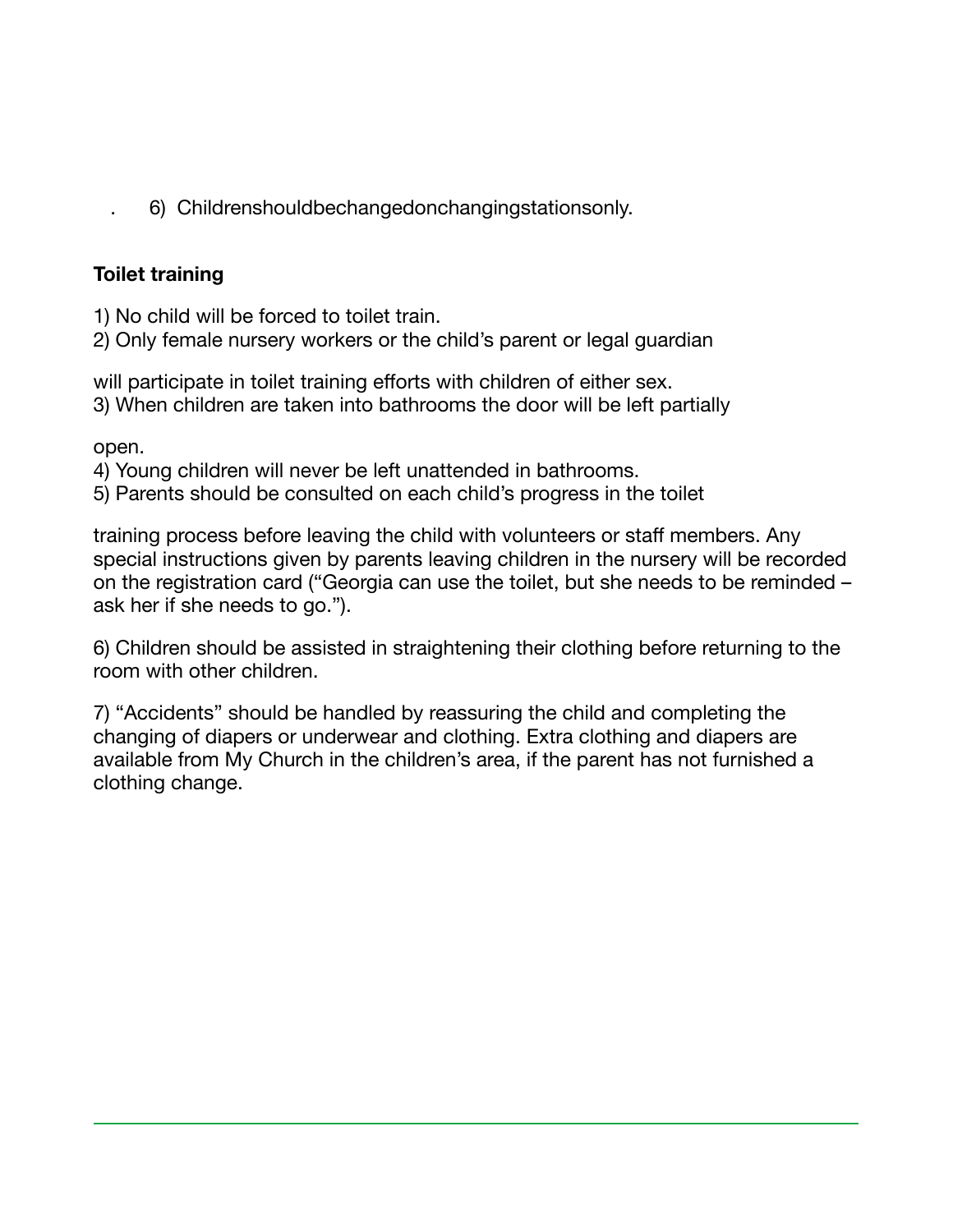#### **School age children**

School age children may be accompanied to the restroom for supervision and assistance when needed. (However, children should receive the minimum amount of assistance needed based upon their individual capabilities.) Staff members and volunteers should never take a lone child to the restroom.

If a staff member or volunteer must go into the restroom to check on an individual child, he or she should seek out another worker to accompany him/ her. If another worker is not available to accompany, he/she should got to the exterior bathroom door, knock, and ask if the child needs assistance. If the child requires assistance, the worker should leave the exterior bathroom door open when entering the bathroom area and try to verbally assist the child in completing their activities, while the child remains behind the door of the bathroom stall.

Any assistance with the straightening or fastening of garments should be done in the presence of another staff member or volunteer.

#### **Special needs**

Parents will offer instruction to staff members or volunteers to change the diapers of special needs individuals. After the age of 4, parents or legal guardians will change all special needs individuals.

#### **INTOXICANTS**

Staff members and volunteers are prohibited from the use, possession, or being under the influence of alcohol or any illegal drugs while in any Church facility, while traveling with children, or while working with or supervising children.

#### **MEDICATION**

Any parent of a child in need of medication will be asked to administer the

medication to the child themselves. No volunteer is to administer any

medication to a child.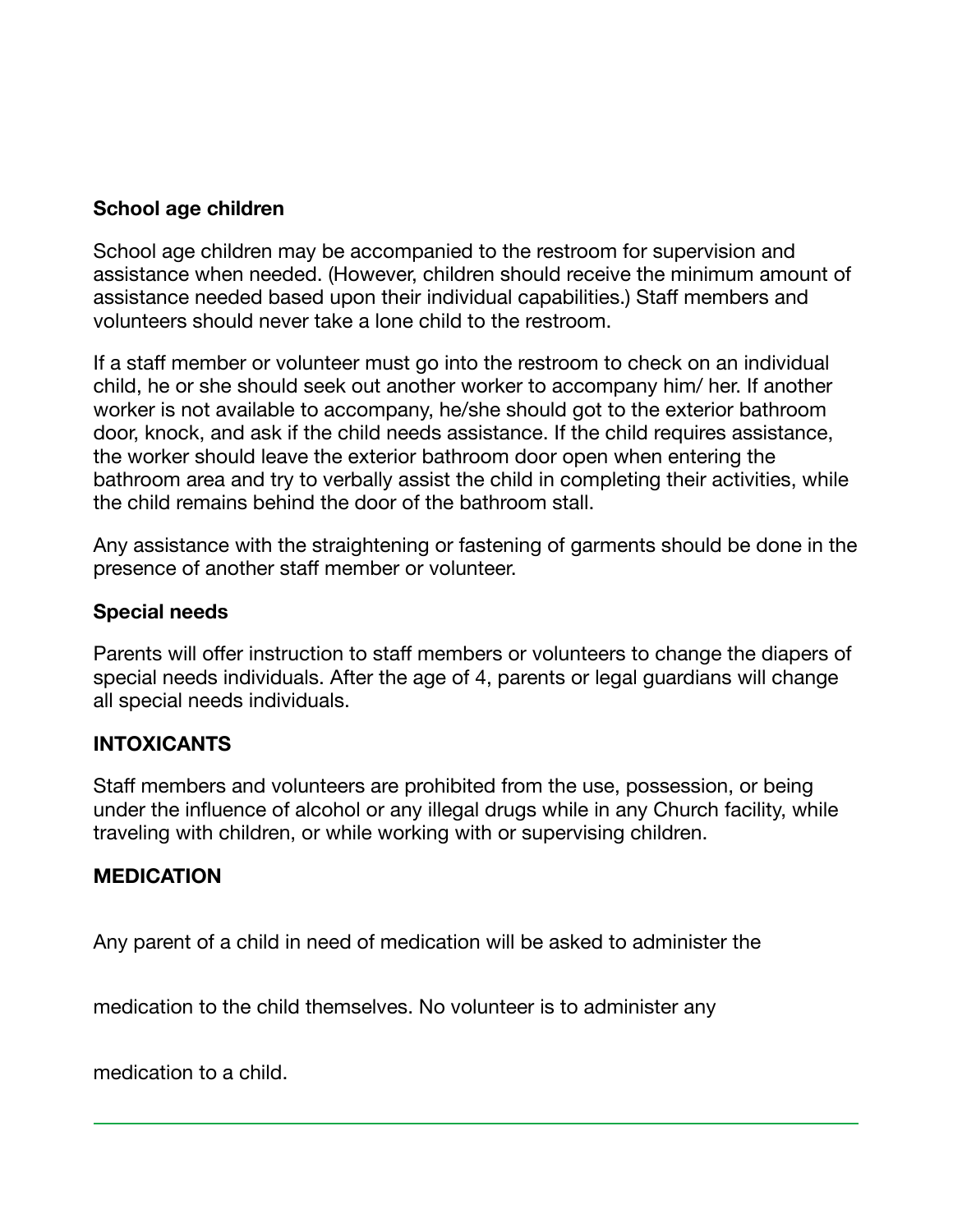#### **NUDITY**

Staff members and volunteers in North East Communities Church of the Nazarene Children's Ministries should never be nude in the presence of children in their care. In the event there is a situation that may call for or contemplate the possibility of nudity (i.e. changing clothes during a pool party, weekend or overnight retreat, etc.), staff member/volunteer will submit a plan to the Children's Team Leader concerning arrangements for showering or changing clothes.

#### **ONE-TO-ONE INTERACTIONS WITH CHILDREN**

Staff members and volunteers should never conduct one-to-one, unobserved meetings or interaction with children while participating in North East Communities Children's Ministry program. Another adult who has completed the North East Community application and screening process should always be present.

#### **TRANSPORTATION**

Staff members and volunteers may from time to time be in a position to provide transportation for children. The following guidelines should be strictly observed when workers are involved in the transportation of children:

- 1. Children should be transported directly to their destination. Unauthorized stops to a non-public place should be avoided. Staff members and volunteers should avoid transportation circumstances that leave only one child in transport.
- 2. Staff members and volunteers should avoid physical contact with children while in vehicles.
- 3. No cell phones may be utilized by the drive while driving North East Community vans, or vehicles owned or rented by North East Community, unless in an emergency.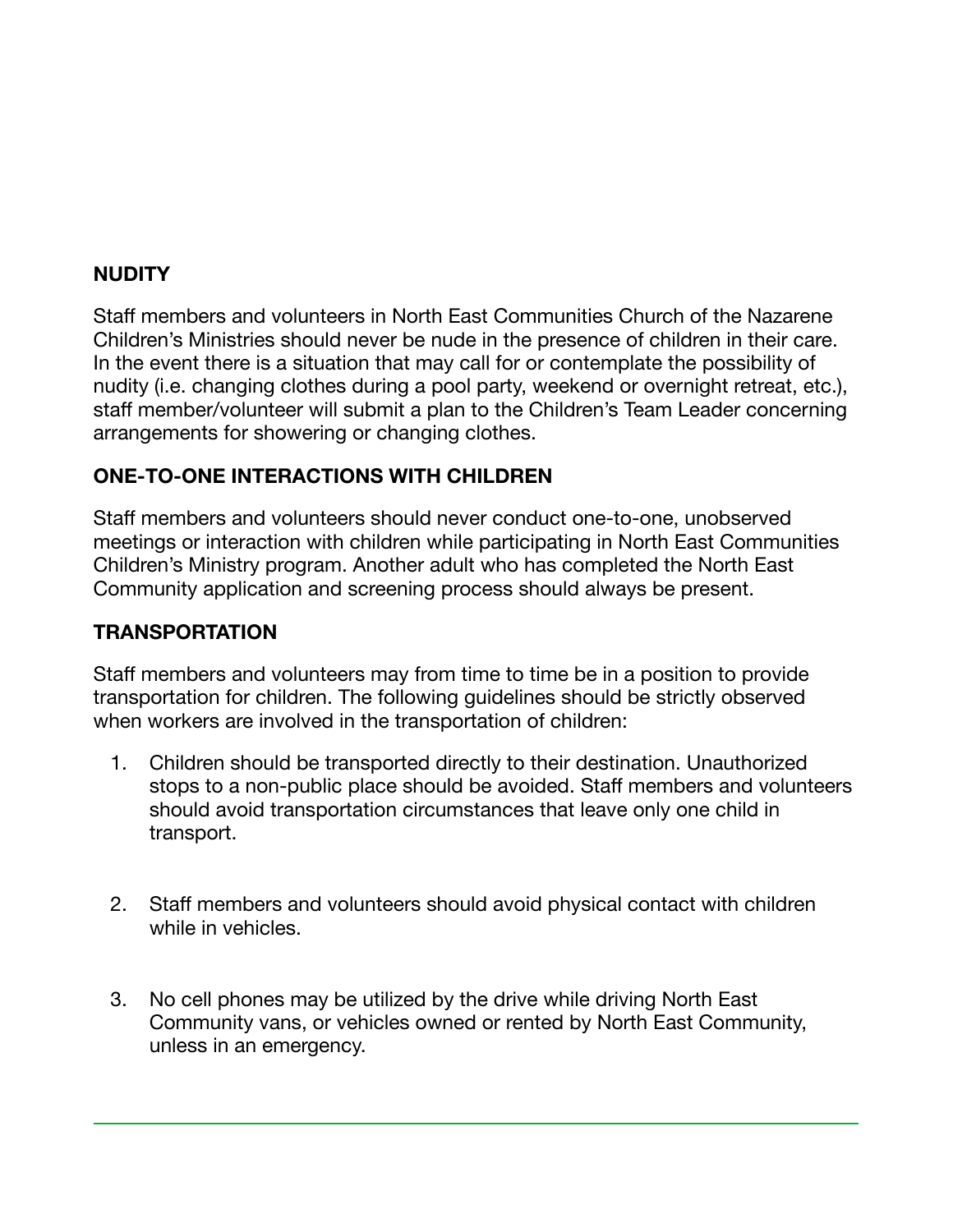4. No drivers under age 25 may drive North East Community Church of the Nazarene owned or rented vehicles.

**PARENTAL CONTACT** 

Parents who leave a child in the care of North East Community Church of the Nazarene staff members and volunteers during church services or activities will be contacted if their child becomes ill, injured, or has a severe disciplinary problem while participating in Children's Ministries programs.

#### **PARENTAL INVOLVEMENT**

Parents are encouraged to visit any and all services and programs in which their child is involved at North East Community. Parents have an open invitation to observe all programs and activities in which their child is involved. However, parents who desire to participate in or have continuous, ongoing contact with their children's programs at North East Community will be required to complete the North East Community Church of the Nazarene volunteer application and screening process.

#### **PHYSICAL CONTACT**

North East Community is committed to protecting children in its care. To this end, North East Community Church of the Nazarene has implemented a 'physical contact policy' which promotes a positive, nurturing environment for our Children's Ministries while protecting children. The following guidelines are to be carefully followed by anyone working in Children's Ministries programs:

- 1. Hugging, pats on the back and other forms of appropriate physical affection between staff members or volunteers and children are important for children's development, and are generally suitable in the church setting.
- 2. Inappropriate touching and inappropriate displays of affection are forbidden. Any inappropriate physical contact, touching or displays of affection should be immediately reported to an immediate supervisor, the Children's Team Leader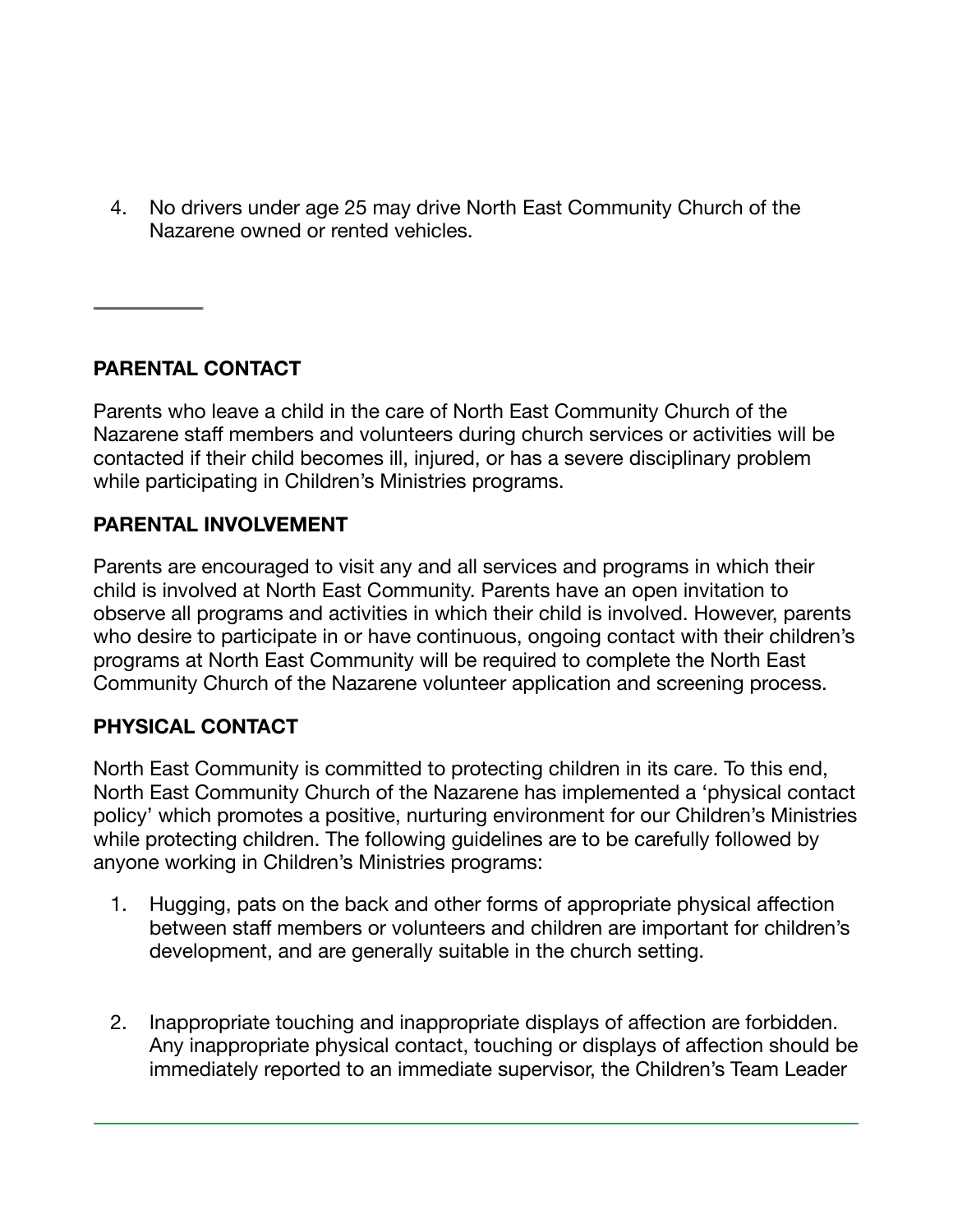or the Executive Pastor.

- 3. Physical contact should be for the benefit of the child, and never be based upon the emotional needs of a staff member or volunteer.
- 4. Physical contact and affection should be given only in observable places or when in the presence of other children or children's staff members and volunteers. It is much less likely that touch will be

inappropriate or misinterpreted when physical contact is open to observation.

- 5. Physical contact in any form should not give even the appearance of wrongdoing. The personal behavior of staff members or volunteers in Children's Ministries must foster trust at all times. Personal conduct must be above reproach.
- 6. Do not force physical contact, touch or affection on a reluctant child. A child's preference not to be touched must be respected.
- 7. Children's staff members and volunteers are responsible for protecting children under their supervision from inappropriate or unwanted touch by

others.

8. Any inappropriate behavior or suspected abuse by a staff member or volunteer must be reported immediately to an immediate supervisor, the Children's Team Leader or the Executive Pastor.

#### **SEXUALLY ORIENTED CONVERSATIONS**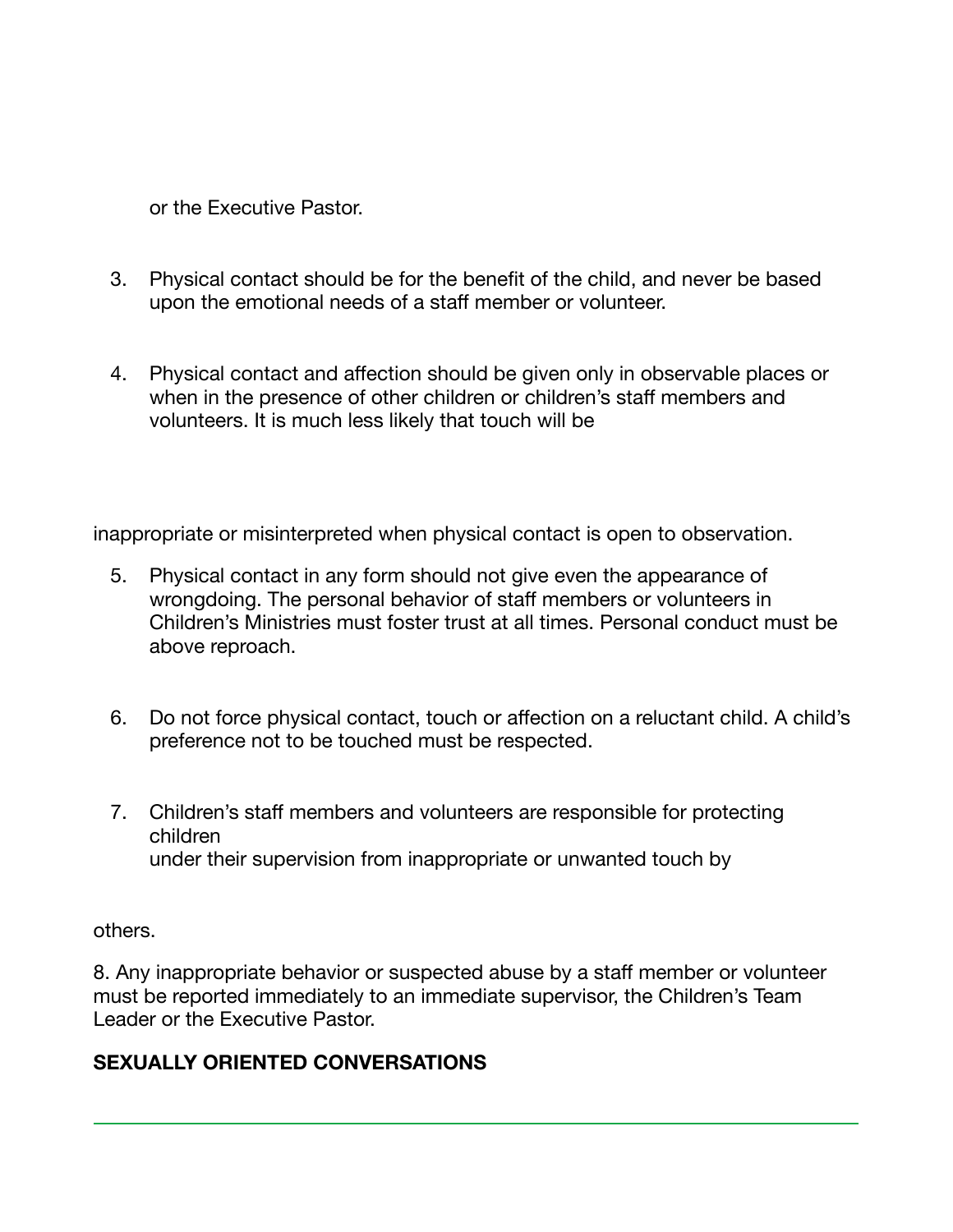Staff members and volunteers are prohibited from engaging in any sexually oriented conversations with children, and are not permitted to discuss any inappropriate or explicit information about their own personal relationships, dating or sexual activities with any child in the program.

# **SEXUALLY ORIENTED MATERIALS**

Staff members and volunteers in Children's Ministries at North East Community Church of the Nazarene are prohibited from possessing any sexually oriented materials (magazines, cards, images, videos, films, etc.) on church property or in the presence of children.

#### **TOBACCO USE**

North East Community requires staff members and volunteers to abstain from the use or possession of tobacco products in church facilities, while in the presence of children or their parents, or during North East Community Church of the Nazarene activities or programs.

# **VERBAL INTERACTIONS**

Verbal interactions between staff members or volunteers and children should be positive and up-lifting. North East Community Church of the Nazarene staff members and volunteers should strive to keep verbal interactions encouraging, constructive, and mindful of their mission of aiding parents in the spiritual growth and development of children.

To this end, staff members and volunteers should not talk to children in a way that is or could be construed by any reasonable observer as harsh, threatening, intimidating, shaming, derogatory, demeaning, or humiliating. In addition, staff members and volunteers are expected to refrain from swearing in the presence of children.

# **RELEASE OF CHILDREN**

At any time that a child has been entrusted to North East Community Church of the Nazarene staff members or volunteers, the Church incurs responsibility for the safety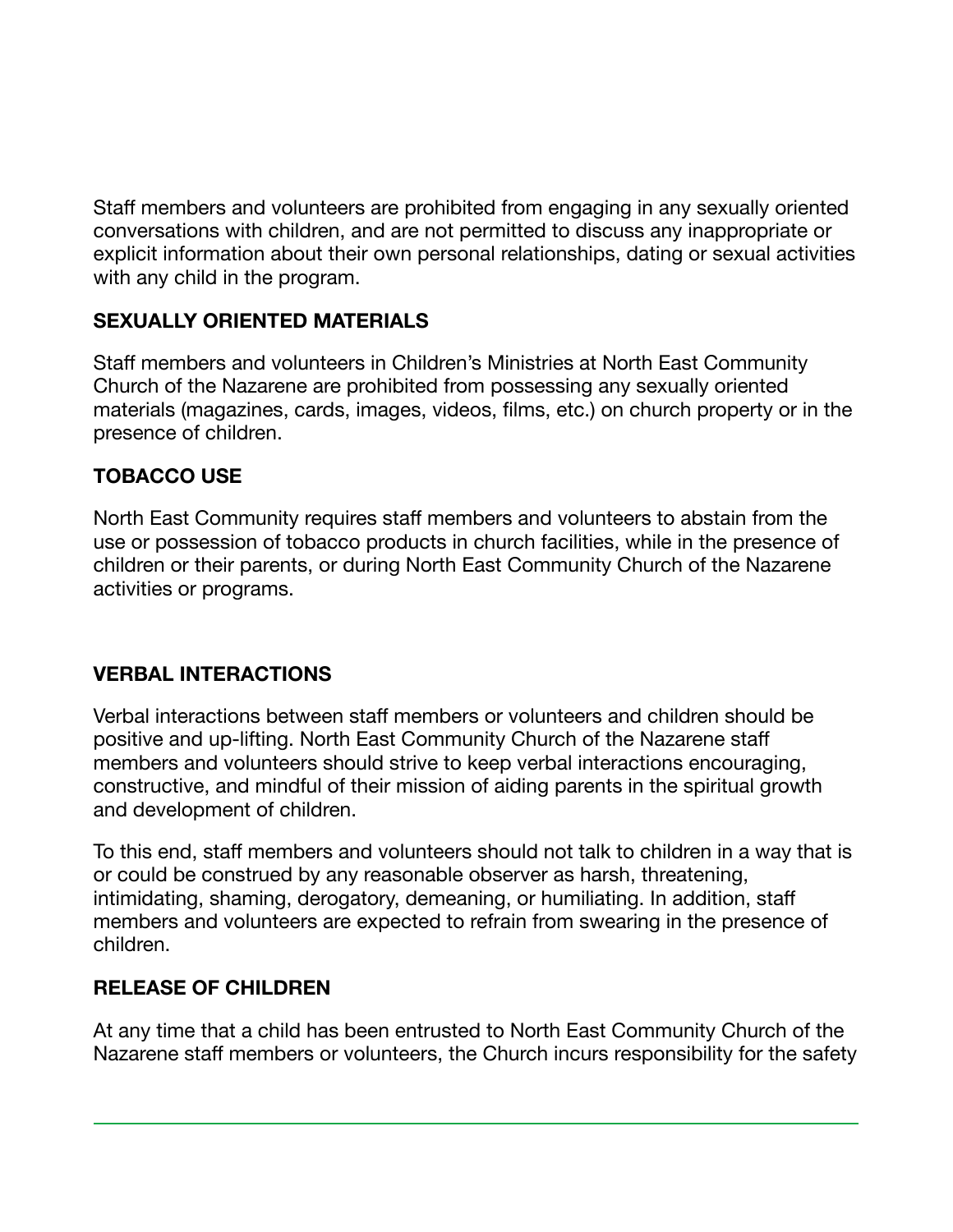and well-being of the child. Staff members and volunteers must act to ensure the appropriate supervision and safety of children in their charge.

Children's Ministries staff members or volunteers are responsible for releasing children in their care only to parents, legal guardians, or other persons designated by parents or legal guardians at the close of services or activities.

It is presumed a person who drops off a child or student has authority to pick up the child.

In the event that staff members or volunteers are uncertain of the propriety of releasing a child, they should immediately locate or contact their immediate supervisor or the Children's Team Leader before releasing the child.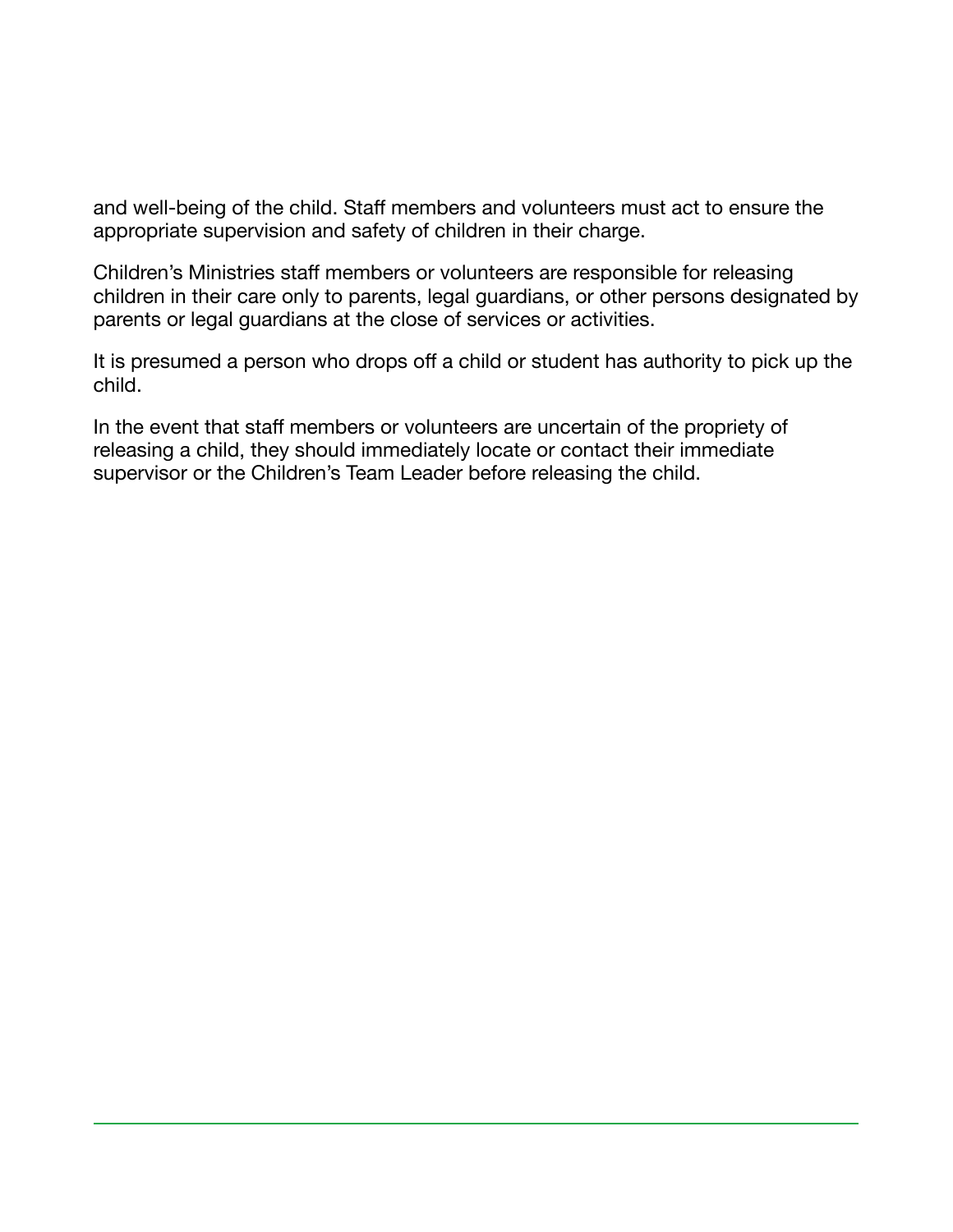#### **SUPERVISION**

Staff members and volunteers in Children's Ministries are expected to provide adequate supervision for children in their care while working in church programs.

#### **TAG SYSTEM AT NORTH EAST COMMUNITY CHURCH OF THE NAZARENE**

This system is in place for the safety of our children.

- 1. Upon arrival each child will be checked in on the provided check-in sheet.
- 2. Each child will be given a tag and the corresponding tag will go to the parent or legal guardian.
- 3. At this time if the parent is new, explain to them how the system works. (Each child is assigned a number. If the child needs the parents assistance that number will appear in the lower left hand corner of the screen in the worship area. At that time the parent should leave to come see what their child needs.)
- 4. No child is released without the correct tag and no tag is accepted from any individual unless it has been approved by the parent.

The I.D. System is also part of the check-in so be sure to become familiar with the check-in sheet and ALWAYS check for special instructions and things that kids are allergic to.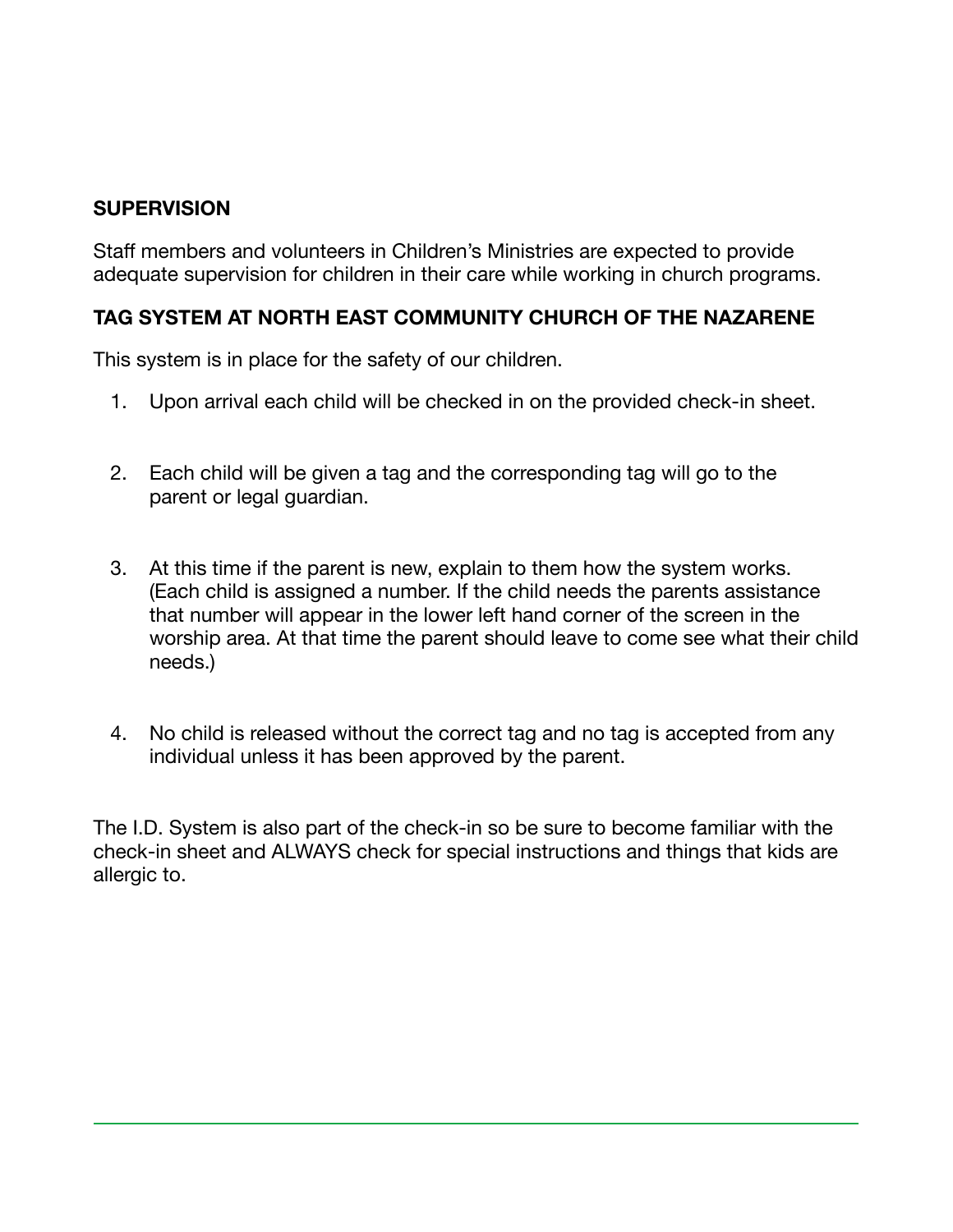#### **Policies and Procedures**

#### **Statement of Acknowledgement and Agreement**

I have received and read a copy of North East Community Church of the Nazarene's Children's Ministries Policies and Procedures and understand the importance of the material in the manual. I agree to abide by these guidelines while serving or working at North East Community.

I understand the manual may be modified, and that any guideline may be amended, revised, or eliminated by North East Community Church of the Nazarene.

I have reviewed the duties listed in my ministry position description, and I agree to fulfill these duties. I understand I may choose to end my employment or voluntary service at North East Community Church of the Nazarene at any time (If possible, I will provide two weeks' notice to my supervisor).

I acknowledge and understand that the materials and guidelines contained in this handbook in no way express or imply a contractual employment relationship between me and North East Community Church of the Nazarene. If applying as a volunteer, I acknowledge and agree that I will receive no monetary compensation for hours worked.

I understand it is my responsibility to review new guidelines which may be created and distributed.

I acknowledge receipt of North East Community Church of the Nazarene policies and procedures manual.

\_\_\_\_\_\_\_\_\_\_\_\_\_\_\_\_\_\_\_\_\_\_\_\_\_\_\_\_\_\_\_\_\_\_\_\_\_\_ Staff Member or Volunteer's name (please print)

Staff Member or Volunteer's signature

Date:

[This page to remain attached to the My Church Policies and Procedures.]